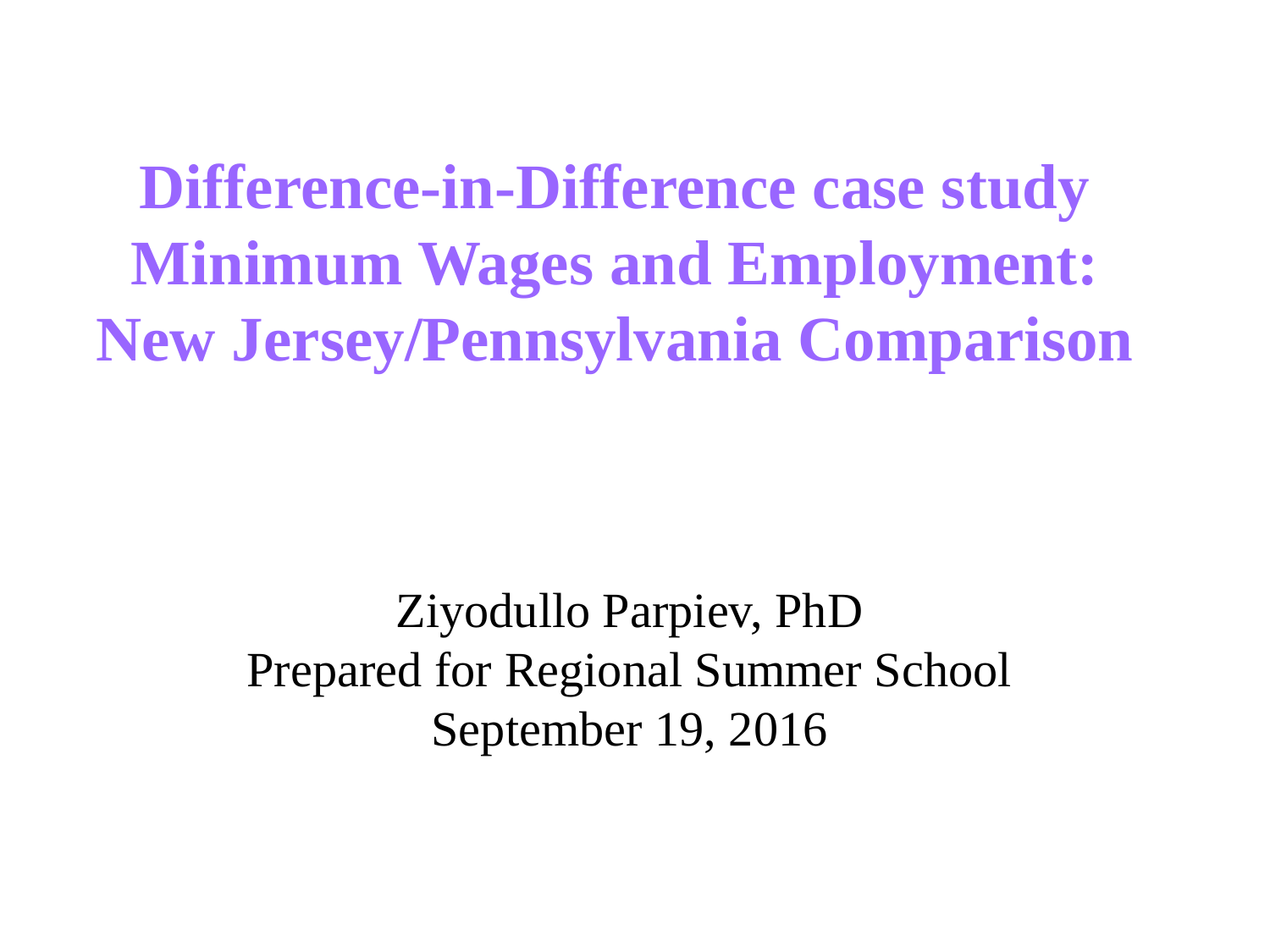#### **Economic Effects of Minimum Wages**

- Economic effects of minimum wages and evidence on minimum wages and employment
- The controversy on 'conventional wisdom' versus micro based 'revisionist' approach
- Effect on employment/unemployment has been central issue in debate about economic effects of minimum wages.
- Standard textbook model of labour demand produces one of the clearest predictions in labour economics - minimum wages price workers out of jobs by forcing employers up their labour demand curve.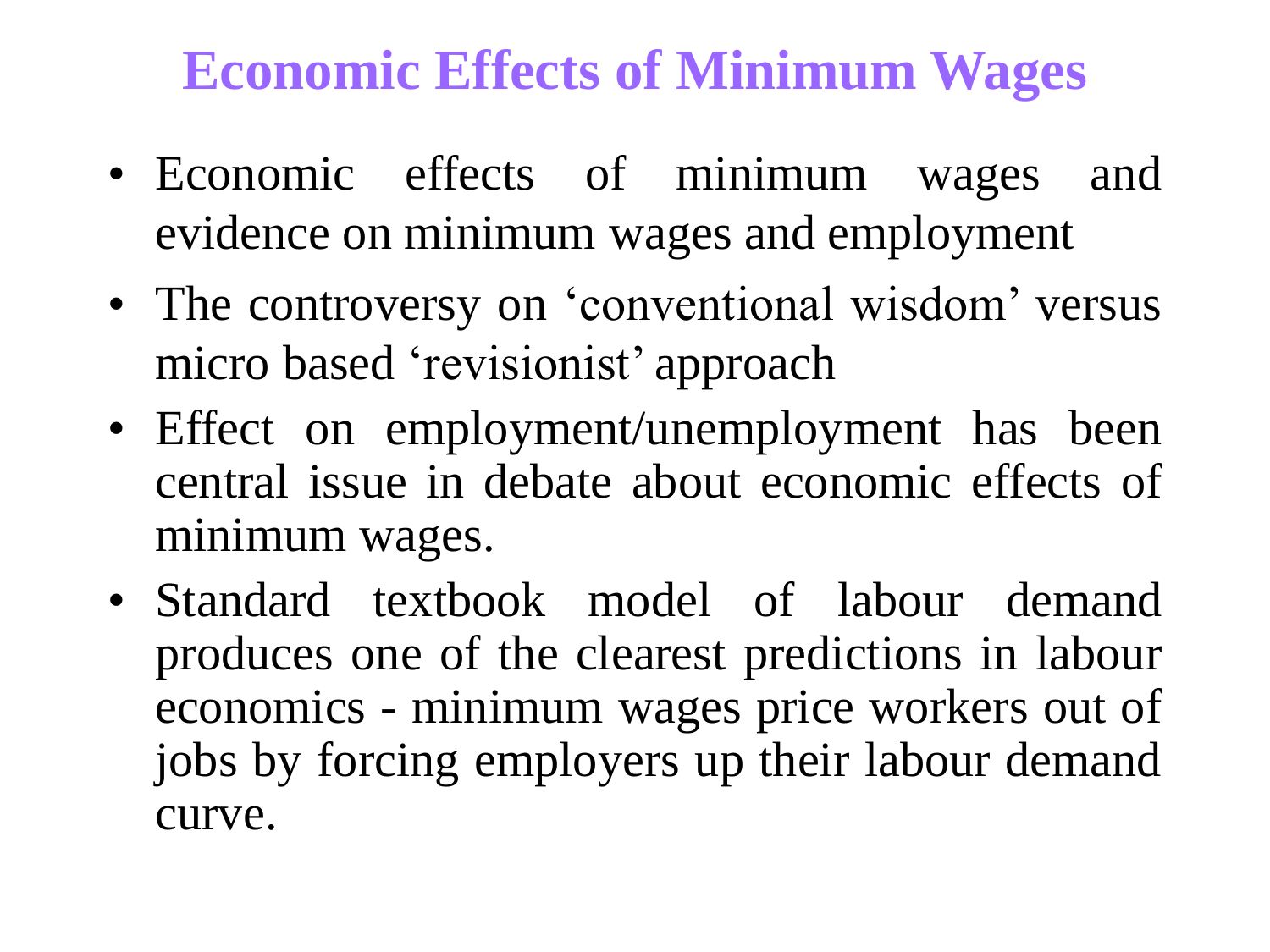### **Standard Textbook Model**

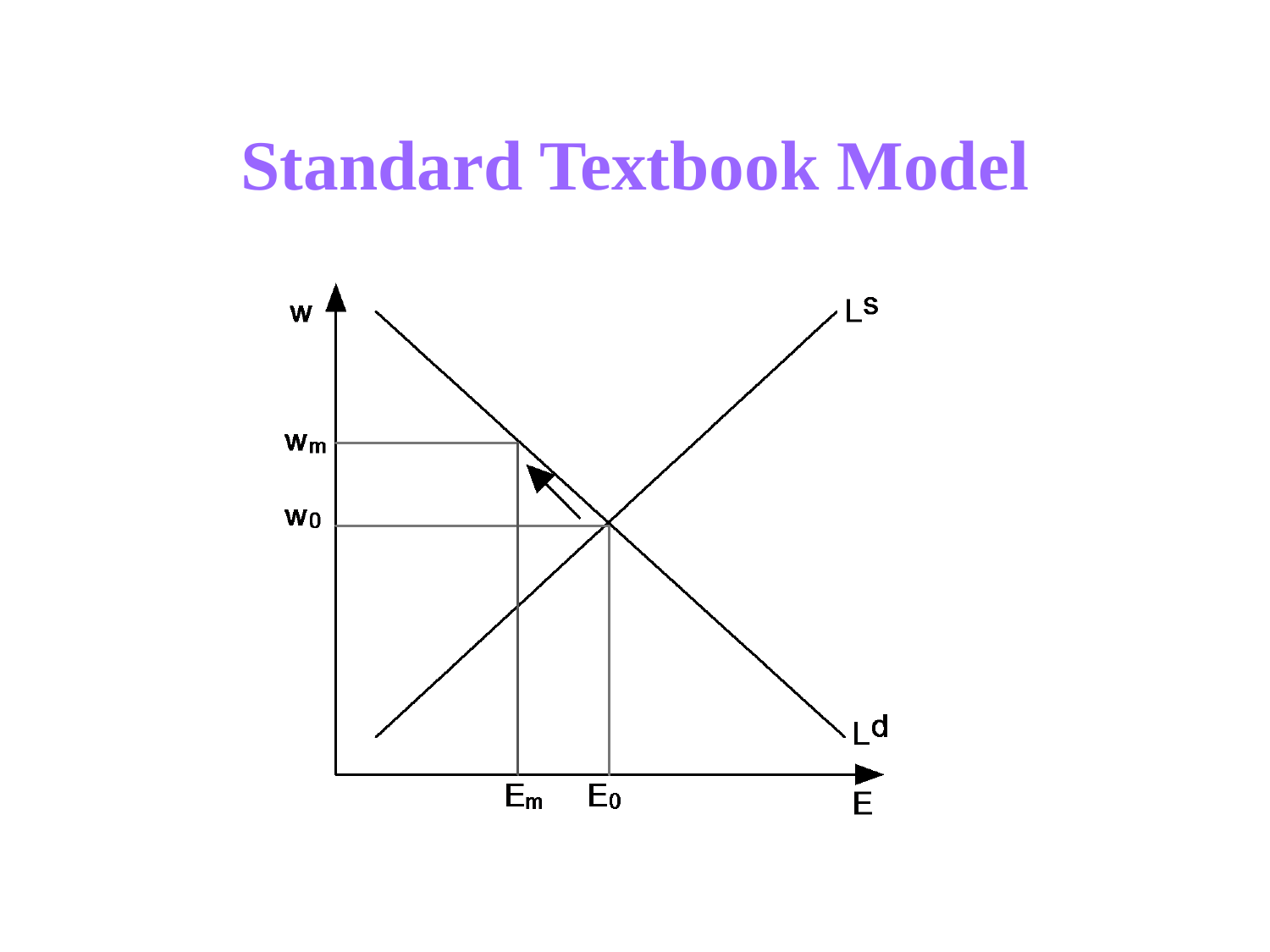## **Standard Textbook Model**

- Basic model rests upon several assumptions: complete coverage; homogeneous labour; competitive labour market; short run and long run impact the same.
- Clear prediction: the minimum wage increase results in reduced employment - the proportional reduction in employment (lnE<sub>m</sub> - lnE<sub>0</sub>) equals the proportionate wage increase (lnW<sub>m</sub> - lnW<sub>0</sub>) times the elasticity of demand η.
- Can develop more sophisticated models, but with assumption of perfect competition produce same qualitative predictions.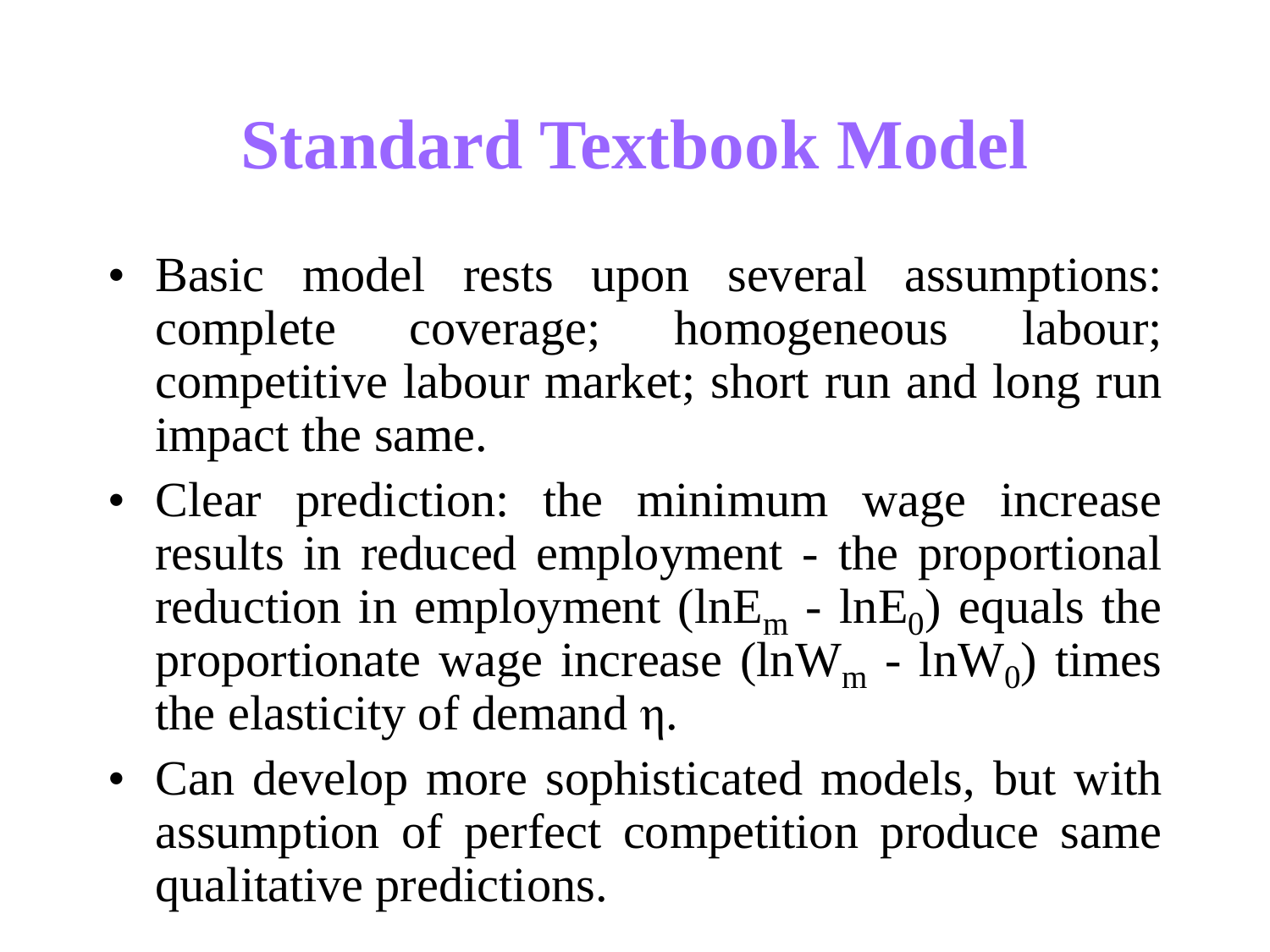# **Evidence from D-i-D estimator**

- What is best conceptual way to evaluate economic effect of minimum wage?
- 'Before and after' micro work more closely approximates the theoretical approaches that talk about labour markets with and without minimum wage floors – sometimes referred to as 'revisionist' approach.
- Most famous piece is Card and Krueger's (1994) New Jersey / Pennsylvania comparison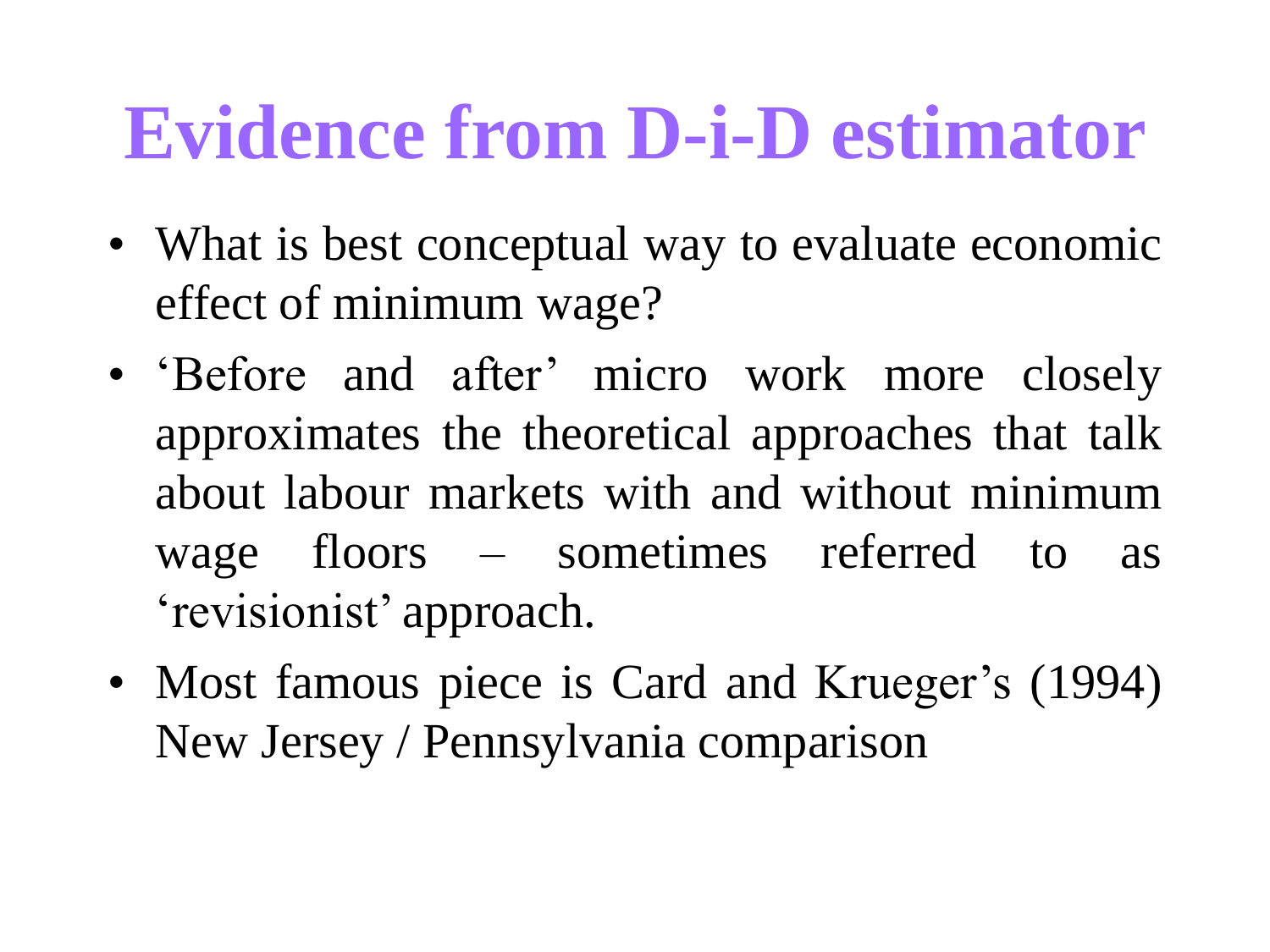**New Jersey/Pennsylvania Comparison (Card and Krueger, 1994)**

- Can be viewed as case study of fast food industry.
- Surveyed fast food restaurants in New Jersey and Pennsylvania in February-March and November-December 1992.
- In April 1992 the New Jersey minimum wage went up from the federal minimum level of \$4.25 to \$5.05 but the minimum in Pennsylvania remained at \$4.25.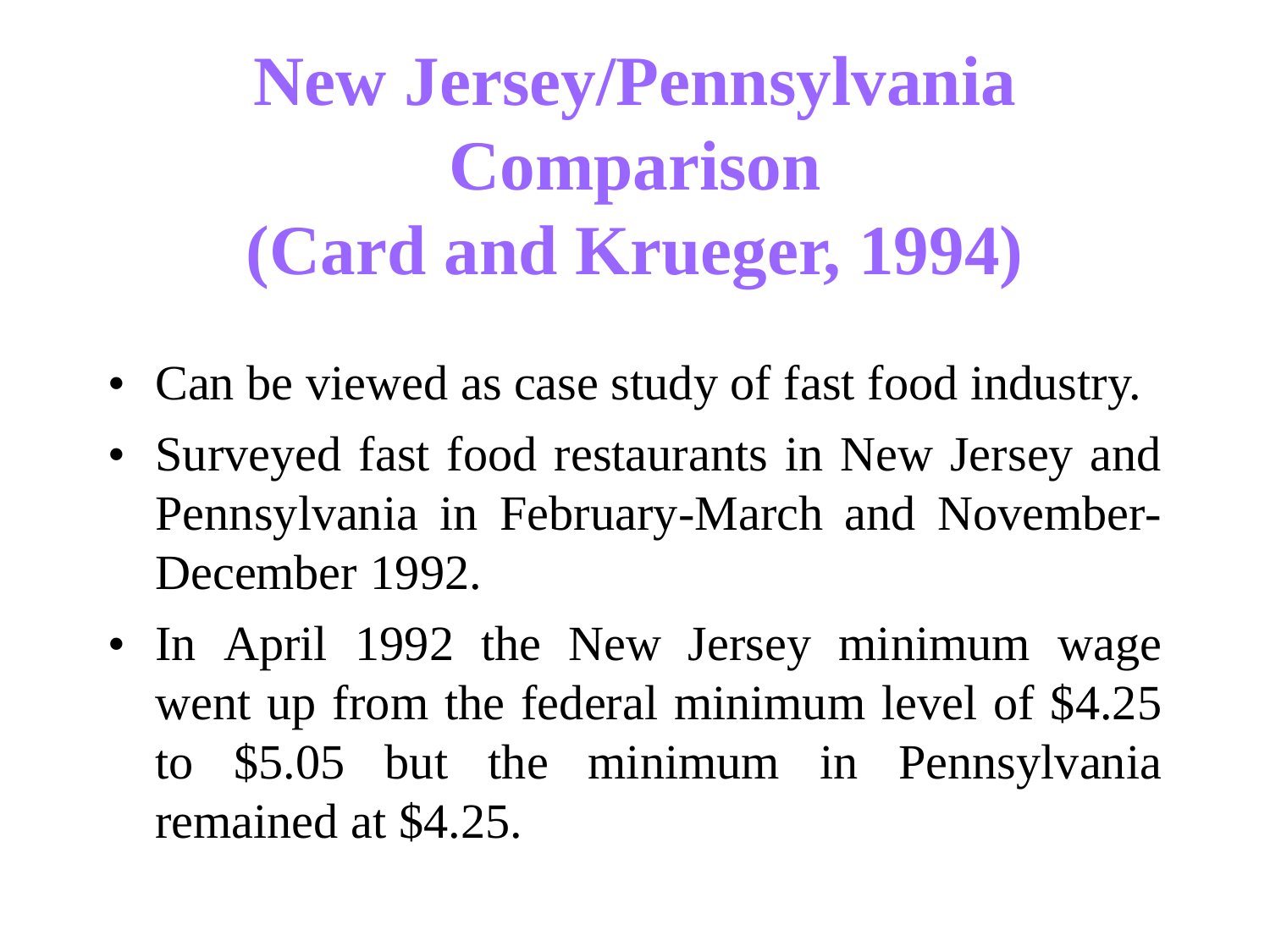**New Jersey/Pennsylvania Comparison (Continued)**

- Two treatment versus control 'experiments':
	- a)  $T = New Jersey restaurus$ ,
		- $C =$  Pennsylvania restaurants
	- b)  $T = low$  wage New Jersey restaurants,
		- $C =$ high wage New Jersey restaurants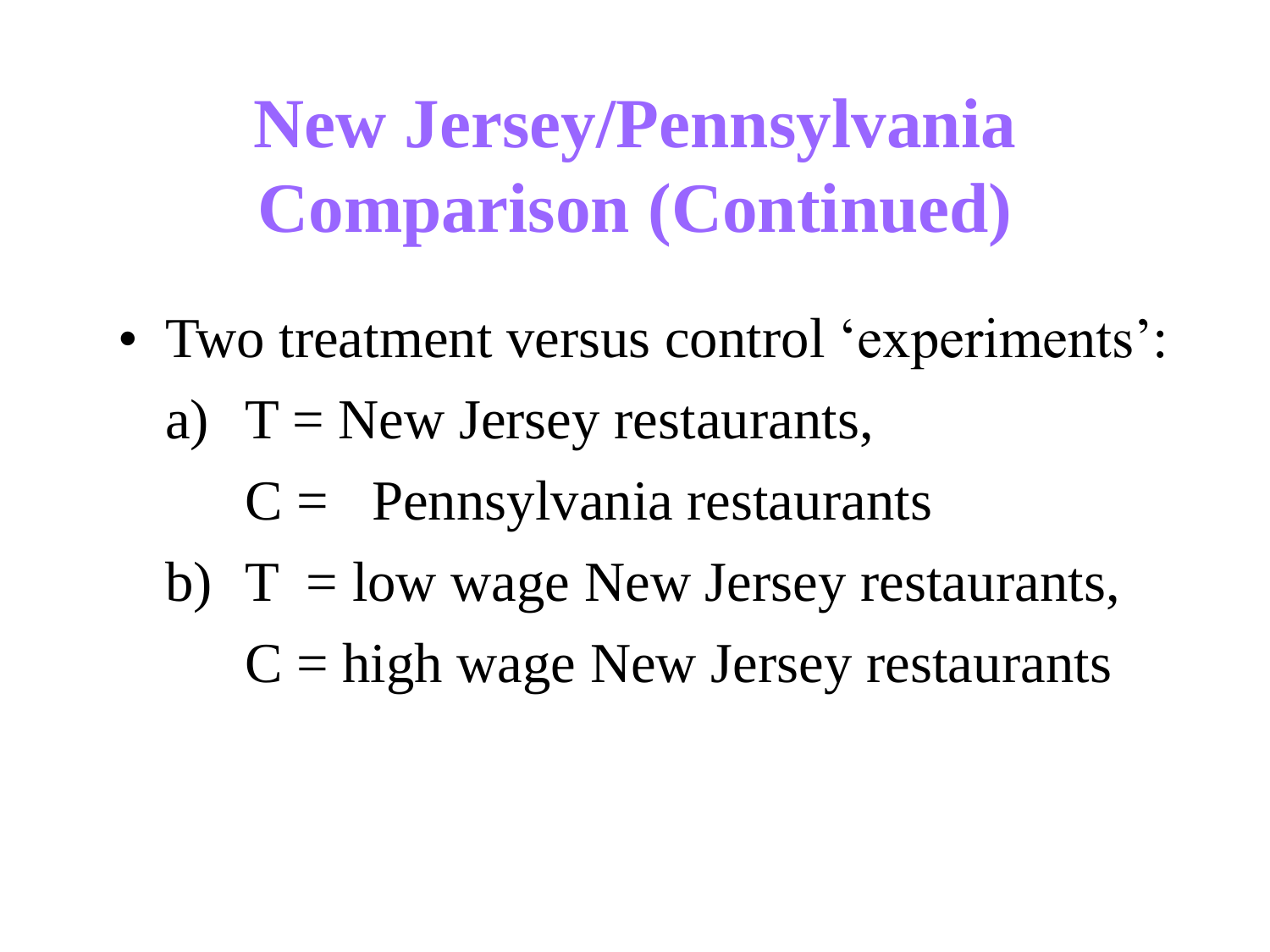|                                               | Stores in: |        |                  |
|-----------------------------------------------|------------|--------|------------------|
| Variable                                      | <b>NJ</b>  | PA     | $t^{\mathbf{a}}$ |
| 1. Distribution of Store Types (percentages): |            |        |                  |
| a. Burger King                                | 41.1       | 44.3   | $-0.5$           |
| b. KFC                                        | 20.5       | 15.2   | 1.2              |
| c. Roy Rogers                                 | 24.8       | 21.5   | 0.6              |
| d. Wendy's                                    | 13.6       | 19.0   | $-1.1$           |
| e. Company-owned                              | 34.1       | 35.4   | $-0.2$           |
| 2. Means in Wave 1:                           |            |        |                  |
| a. FTE employment                             | 20.4       | 23.3   | $-2.0$           |
|                                               | (0.51)     | (1.35) |                  |
| b. Percentage full-time employees             | 32.8       | 35.0   | $-0.7$           |
|                                               | (1.3)      | (2.7)  |                  |
| c. Starting wage                              | 4.61       | 4.63   | $-0.4$           |
|                                               | (0.02)     | (0.04) |                  |
| d. Wage = $$4.25$ (percentage)                | 30.5       | 32.9   | $-0.4$           |
|                                               | (2.5)      | (5.3)  |                  |
| e. Price of full meal                         | 3.35       | 3.04   | 4.0              |
|                                               | (0.04)     | (0.07) |                  |
| f. Hours open (weekday)                       | 14.4       | 14.5   | $-0.3$           |
|                                               | (0.2)      | (0.3)  |                  |
| g. Recruiting bonus                           | 23.6       | 29.1   | $-1.0$           |
|                                               | (2.3)      | (5.1)  |                  |
| 3. Means in Wave 2:                           |            |        |                  |
| a. FTE employment                             | 21.0       | 21.2   | $-0.2$           |
|                                               | (0.52)     | (0.94) |                  |
| b. Percentage full-time employees             | 35.9       | 30.4   | 1.8              |
|                                               | (1.4)      | (2.8)  |                  |
| c. Starting wage                              | 5.08       | 4.62   | 10.8             |
|                                               | (0.01)     | (0.04) |                  |
| d. Wage = $$4.25$ (percentage)                | 0.0        | 25.3   |                  |
|                                               |            | (4.9)  |                  |
| e. Wage = $$5.05$ (percentage)                | 85.2       | 1.3    | 36.1             |
|                                               | (2.0)      | (1.3)  |                  |
| f. Price of full meal                         | 3.41       | 3.03   | 5.0              |
|                                               | (0.04)     | (0.07) |                  |
| g. Hours open (weekday)                       | 14.4       | 14.7   | $-0.8$           |
|                                               | (0.2)      | (0.3)  |                  |
| h. Recruiting bonus                           | 20.3       | 23.4   | $-0.6$           |
|                                               | (2.3)      | (4.9)  |                  |

TABLE 2-MEANS OF KEY VARIABLES

*Notes:* See text for definitions. Standard errors are given in parentheses.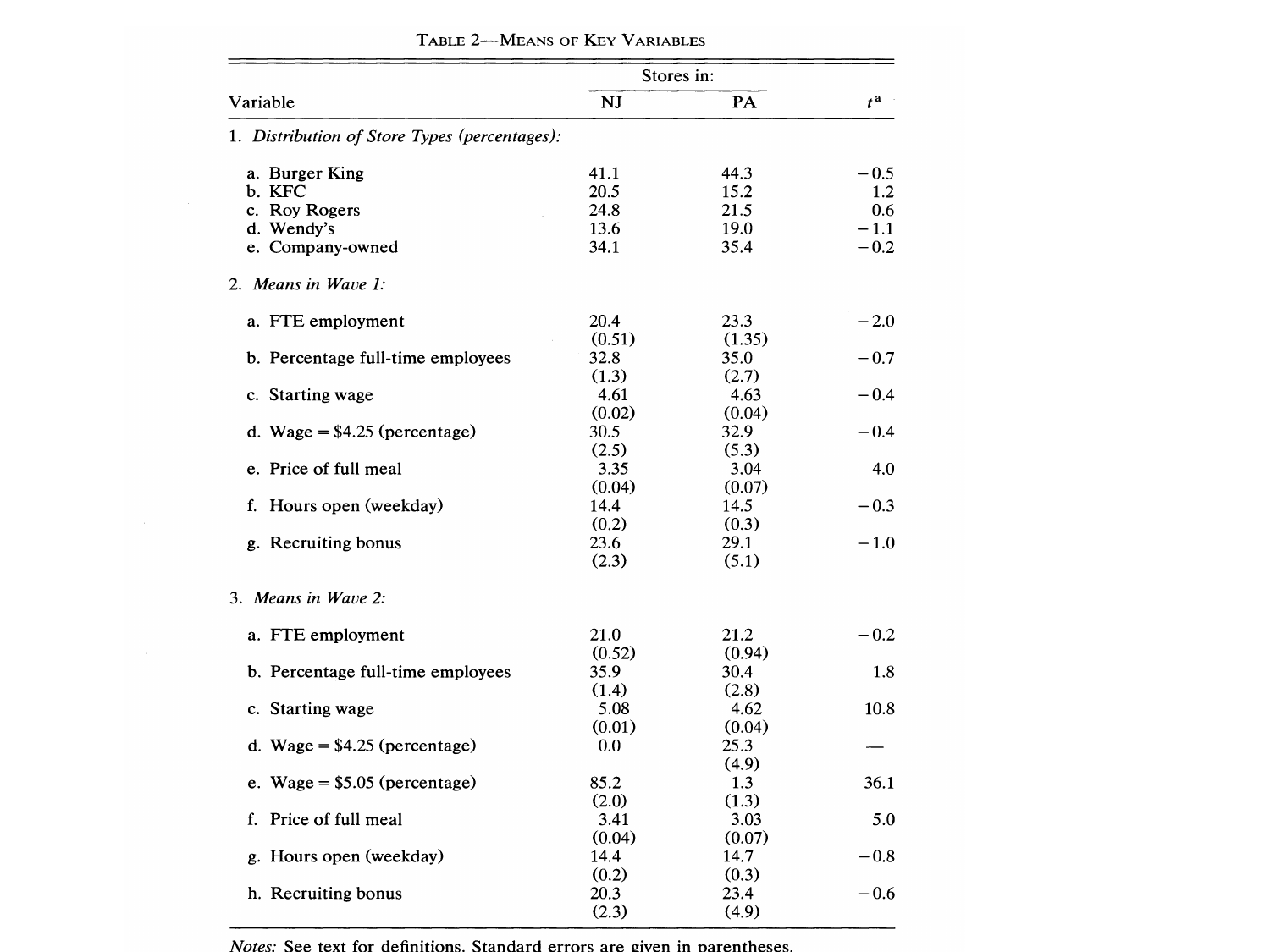**New Jersey/Pennsylvania Comparison (Continued)**

• Results:

i) Substantial impact on wage structure: February 1992 – 33 percent of NJ and 34 percent of Penn restaurants had starting wage \$4.25; November 1992 – 90 percent of NJ restaurants had starting wage \$5.05 and 30 percent of Penn restaurants had starting wage \$4.25.

ii) But no negative effect on employment (if anything positive)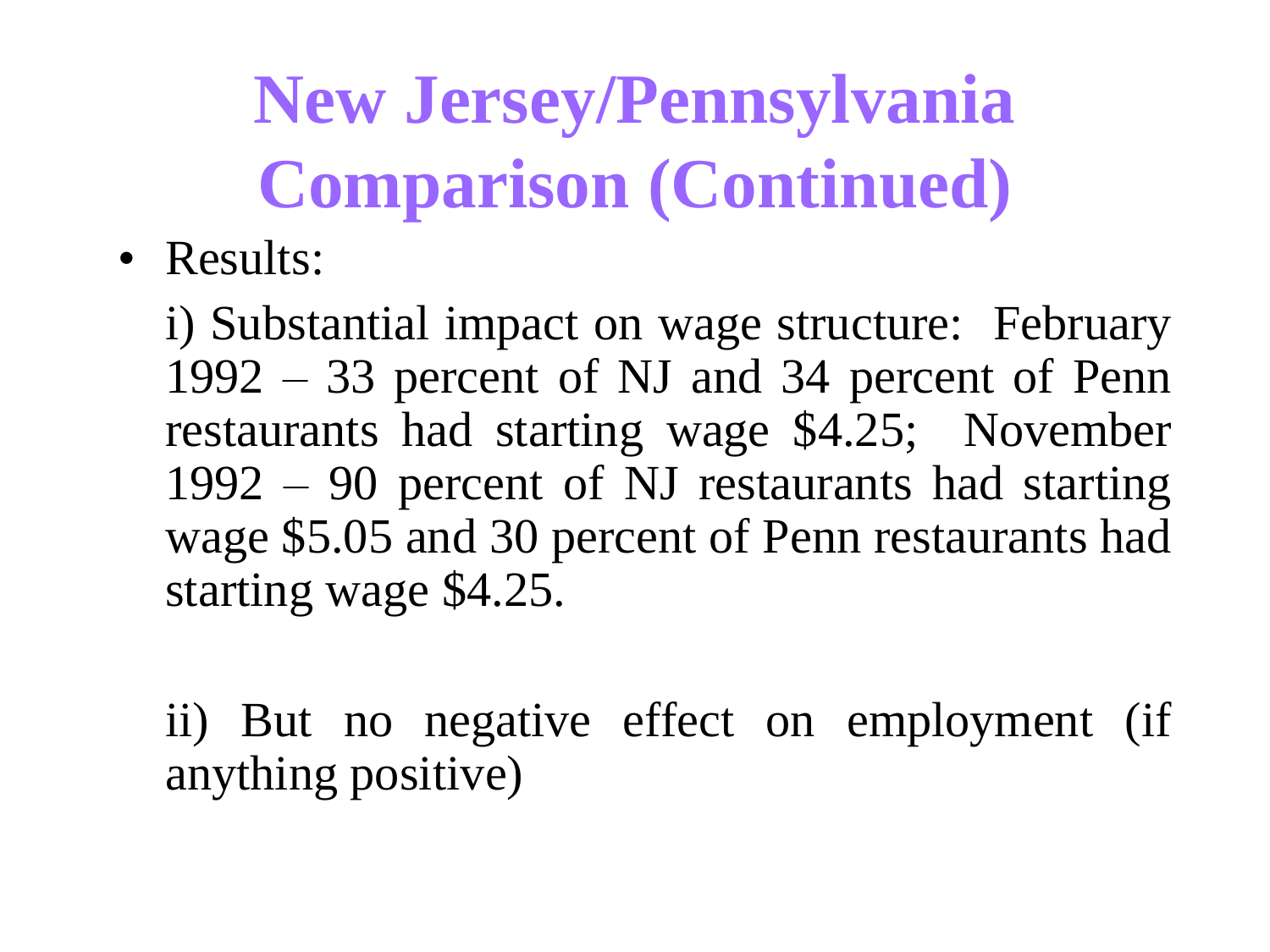Identification of Employment **Effects** 

 $\Delta E_i = a + bX_i + cNJ_i + e_i$ 

#### $\Delta E_i = a' + b'X_i + c'GAP_i + e'$

Where  $GAP = 0$  for P stores and NJ stores with  $W_{1i} \geq $5.05$  and  $=(5.05 - W_{1i}) / W_{1i}$ for other NJ stores/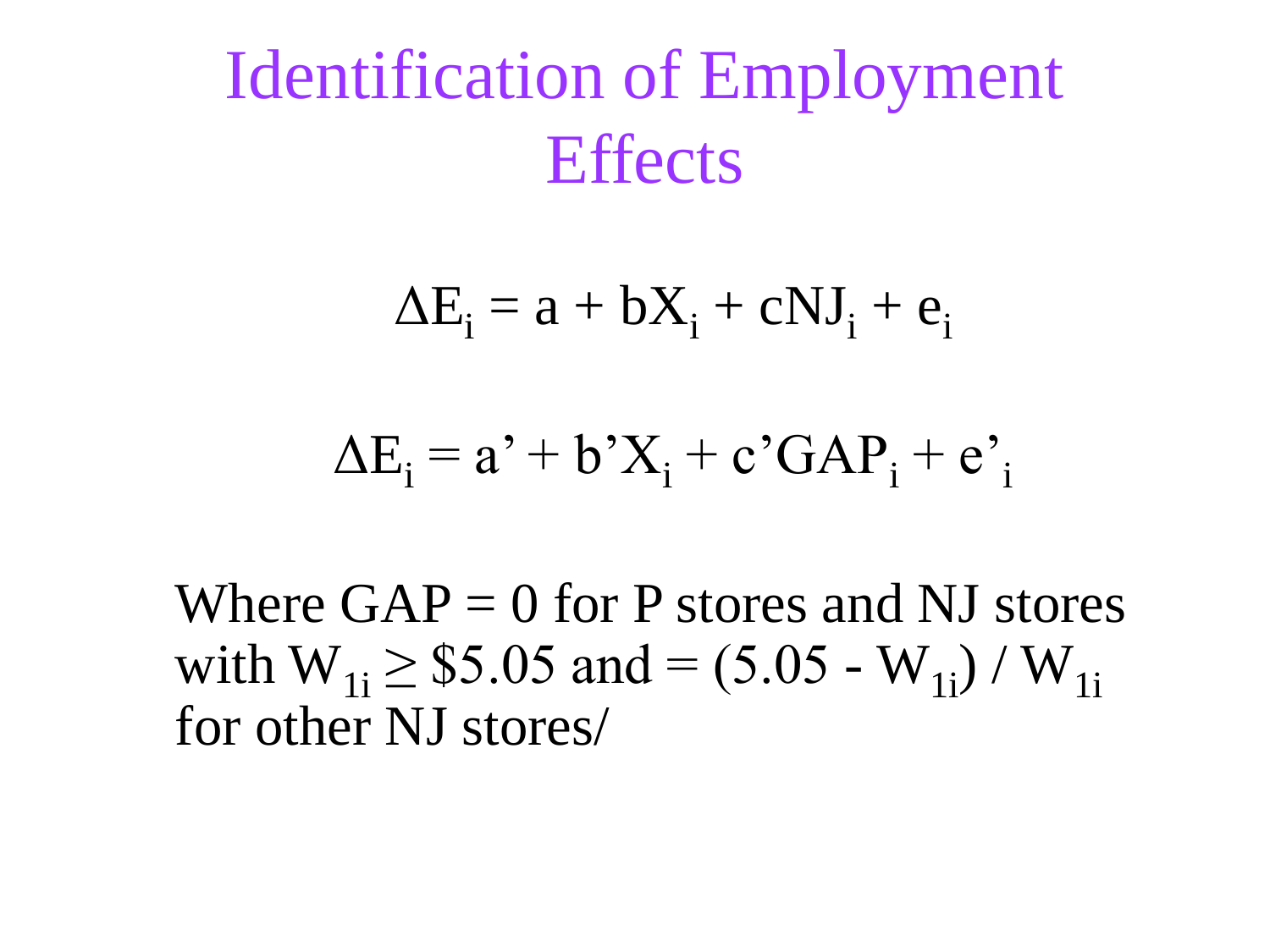#### **New Jersey/Pennsylvania Comparison (Cont.)**

|          |                                                                                             | Stores by state   |                   | Stores in New Jersey <sup>a</sup> |                            |                                    | Differences within NJ <sup>b</sup> |                         |                             |
|----------|---------------------------------------------------------------------------------------------|-------------------|-------------------|-----------------------------------|----------------------------|------------------------------------|------------------------------------|-------------------------|-----------------------------|
| Variable |                                                                                             | PA<br>(i)         | <b>NJ</b><br>(ii) | Difference,<br>$NJ - PA$<br>(iii) | $Wage =$<br>\$4.25<br>(iv) | $Wage =$<br>$$4.26 - $4.99$<br>(v) | Wage $\geq$<br>\$5.00<br>(vi)      | $Low-$<br>high<br>(vii) | Midrange-<br>high<br>(viii) |
|          | 1. FTE employment before,<br>all available observations                                     | 23.33<br>(1.35)   | 20.44<br>(0.51)   | $-2.89$<br>(1.44)                 | 19.56<br>(0.77)            | 20.08<br>(0.84)                    | 22.25<br>(1.14)                    | $-2.69$<br>(1.37)       | $-2.17$<br>(1.41)           |
|          | 2. FTE employment after,<br>all available observations                                      | 21.17<br>(0.94)   | 21.03<br>(0.52)   | $-0.14$<br>(1.07)                 | 20.88<br>(1.01)            | 20.96<br>(0.76)                    | 20.21<br>(1.03)                    | 0.67<br>(1.44)          | 0.75<br>(1.27)              |
|          | 3. Change in mean FTE<br>employment                                                         | $-2.16$<br>(1.25) | 0.59<br>(0.54)    | 2.76<br>(1.36)                    | 1.32<br>(0.95)             | 0.87<br>(0.84)                     | $-2.04$<br>(1.14)                  | 3.36<br>(1.48)          | 2.91<br>(1.41)              |
|          | 4. Change in mean FTE<br>employment, balanced<br>sample of stores <sup>c</sup>              | $-2.28$<br>(1.25) | 0.47<br>(0.48)    | 2.75<br>(1.34)                    | 1.21<br>(0.82)             | 0.71<br>(0.69)                     | $-2.16$<br>(1.01)                  | 3.36<br>(1.30)          | 2.87<br>(1.22)              |
|          | 5. Change in mean FTE<br>employment, setting<br>FTE at temporarily<br>closed stores to $0d$ | $-2.28$<br>(1.25) | 0.23<br>(0.49)    | 2.51<br>(1.35)                    | 0.90<br>(0.87)             | 0.49<br>(0.69)                     | $-2.39$<br>(1.02)                  | 3.29<br>(1.34)          | 2.88<br>(1.23)              |

TABLE 3-AVERAGE EMPLOYMENT PER STORE BEFORE AND AFTER THE RISE IN NEW JERSEY MINIMUM WAGE

Notes: Standard errors are shown in parentheses. The sample consists of all stores with available data on employment. FTE (full-time-equivalent) employment counts each part-time worker as half a full-time worker. Employment at six closed stores is set to zero. Employment at four temporarily closed stores is treated as missing.

<sup>a</sup>Stores in New Jersey were classified by whether starting wage in wave 1 equals \$4.25 per hour ( $N = 101$ ), is between \$4.26 and \$4.99 per hour ( $N = 140$ ), or is \$5.00 per hour or higher ( $N = 73$ ).

<sup>b</sup>Difference in employment between low-wage (\$4.25 per hour) and high-wage ( $\ge$  \$5.00 per hour) stores; and difference in employment between midrange (\$4.26–\$4.99 per hour) and high-wage stores.

<sup>c</sup>Subset of stores with available employment data in wave 1 and wave 2.

<sup>d</sup>In this row only, wave-2 employment at four temporarily closed stores is set to 0. Employment changes are based on the subset of stores with available employment data in wave 1 and wave 2.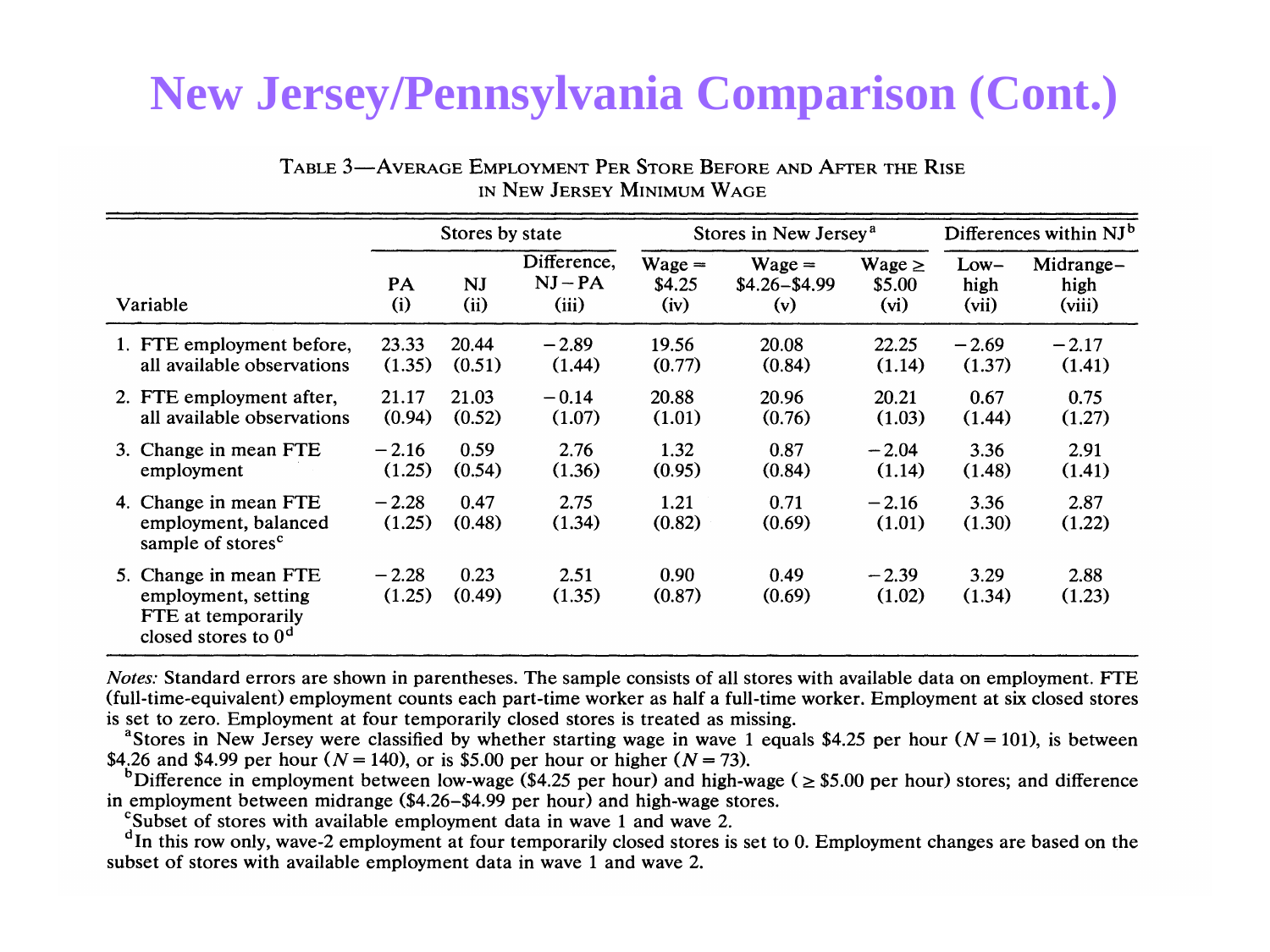### **Employment Models**

|                                                     | Model           |                |                 |                 |                 |  |  |
|-----------------------------------------------------|-----------------|----------------|-----------------|-----------------|-----------------|--|--|
| Independent variable                                | (i)             | (ii)           | (iii)           | (iv)            | (v)             |  |  |
| 1. New Jersey dummy                                 | 2.33<br>(1.19)  | 2.30<br>(1.20) |                 |                 |                 |  |  |
| 2. Initial wage gap <sup>a</sup>                    |                 |                | 15.65<br>(6.08) | 14.92<br>(6.21) | 11.91<br>(7.39) |  |  |
| 3. Controls for chain and<br>ownership <sup>b</sup> | no              | yes            | no              | yes             | yes             |  |  |
| 4. Controls for region <sup>c</sup>                 | $\overline{no}$ | $\mathbf{n}$   | $\mathbf{n}$    | $\mathbf{n}$    | yes             |  |  |
| 5. Standard error of regression                     | 8.79            | 8.78           | 8.76            | 8.76            | 8.75            |  |  |
| 6. Probability value for controls <sup>d</sup>      |                 | 0.34           |                 | 0.44            | 0.40            |  |  |

TABLE 4-REDUCED-FORM MODELS FOR CHANGE IN EMPLOYMENT

*Notes:* Standard errors are given in parentheses. The sample consists of 357 stores with available data on employment and starting wages in waves 1 and 2. The dependent variable in all models is change in FTE employment. The mean and standard deviation of the dependent variable are  $-0.237$  and 8.825, respectively. All models include an unrestricted constant (not reported).

<sup>a</sup> Proportional increase in starting wage necessary to raise starting wage to new minimum rate. For stores in Pennsylvania the wage gap is 0.

<sup>b</sup>Three dummy variables for chain type and whether or not the store is companyowned are included.

<sup>c</sup>Dummy variables for two regions of New Jersey and two regions of eastern Pennsylvania are included.

 $\alpha$ <sup>d</sup>Probability value of joint F test for exclusion of all control variables.